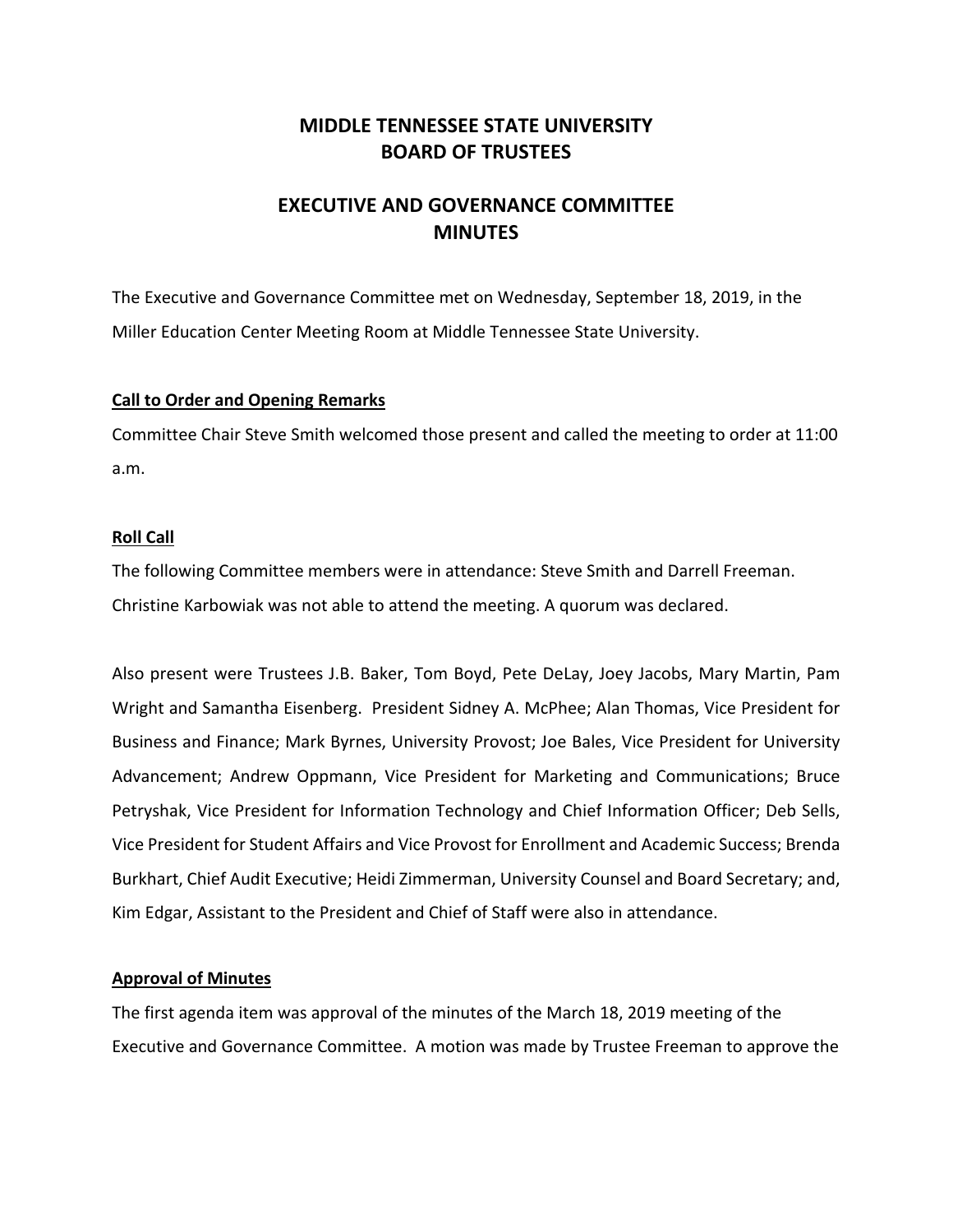minutes; the motion was seconded by Chairman Smith. The motion to approve the minutes of the March 18, 2019 meeting of the Executive and Governance Committee passed.

#### **Board Self‐Evaluation Survey Results**

The remaining agenda item concerned results of the Board Self‐Evaluation which had been provided to Board members. Chairman Smith asked if there were any questions or comments, and asked that the minutes reflect that the results had been reviewed.

Trustee Martin noted that the survey results indicated to her that everyone was pretty satisfied with what they were doing but they would like more information, specifically as concerns accreditation, and programs and services. Dr. McPhee responded that information will continue to be provided to the trustees. He stated that at each Board meeting, an academic unit will make a presentation. Dr. McPhee recalled that in the past there had been a reception with the Board members and the faculty senate that resulted in very positive feedback. He suggested that perhaps more of these opportunities should be scheduled.

Dr. McPhee then stated that setting goals and strategic planning are areas the Board may want to discuss. He proposed discussing what items of information trustees need to prepare themselves for their roles on the Board. He also mentioned that the Strategic Plan/Academic Master Plan, provided several months prior, contained three (3) broad goals: quality, studentcentered learning and partnership. He suggested the trustees may have observations to discuss about areas on which they want more emphasis placed.

Trustee Martin stated that she would appreciate any information that would help her understand the role of the university in the larger community, how external factors impact the university, and that this would help her in making decisions for the direction of the institution. She mentioned as an example that there was good objective information provided in The Princeton Review article as concerns MTSU. Trustee Freeman suggested a dashboard with vital statistics and comparative data about how MTSU lines up with other institutions would be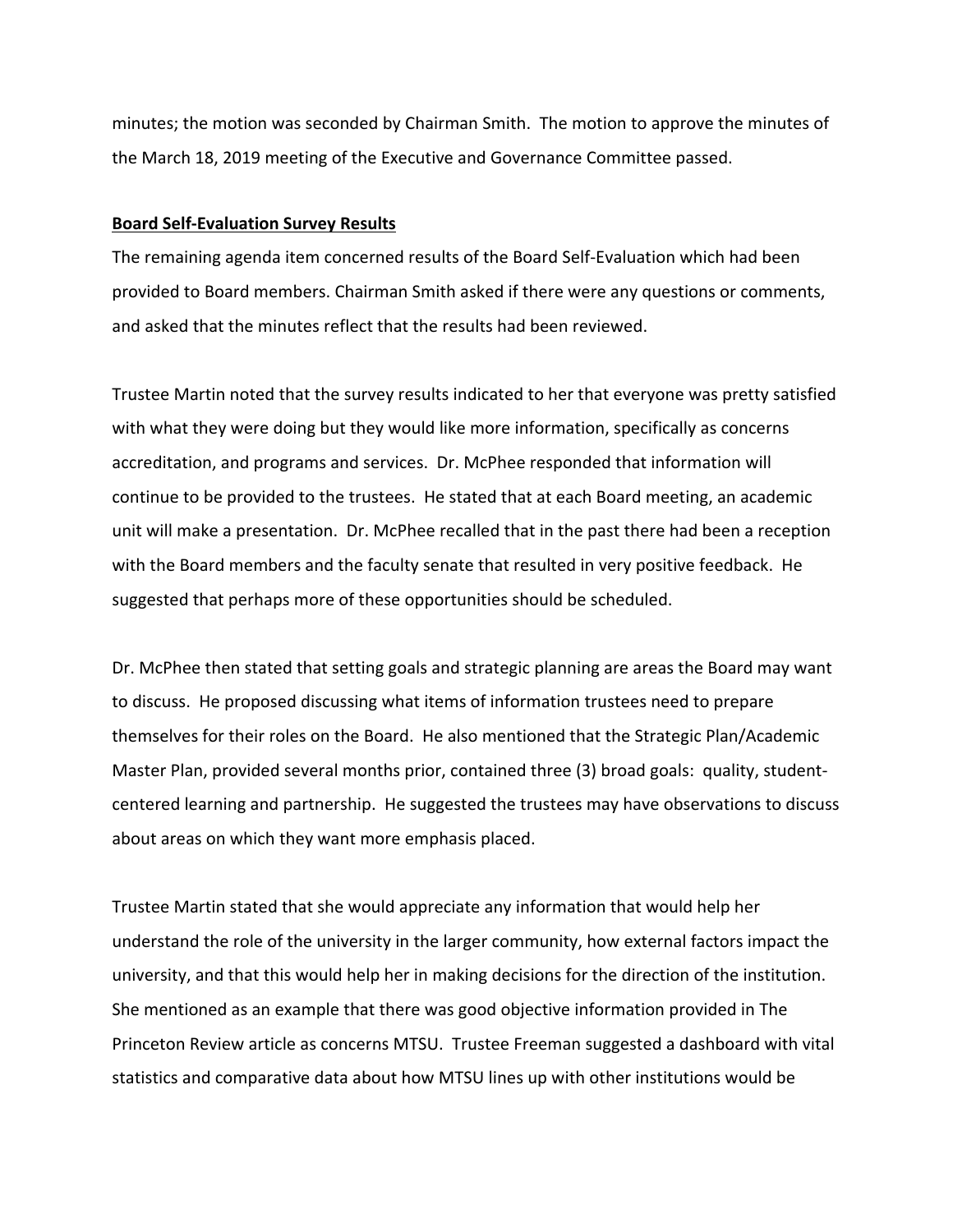helpful. Dr. McPhee reminded the trustees that last year he sent them a very comprehensive overview of institutional metrics and a dashboard that breaks out graduation rates, along with information about enrollment, funding, degrees conferred, graduation rates and several other areas. Further, there is a specific webpage with a dashboard available to them. He had also asked the trustees to submit any suggestions for items to add to the dashboard. Trustee Freeman suggested as part of the Board meeting materials that data about student performance be included. Chairman Smith suggested each committee review their available data and determine if there are items to add or delete. Dr. McPhee stated that he would have the information that was sent last year updated and provided to the trustees. He reiterated that they should respond with any suggestions for other metrics they would like to see. He would also see that the existing dashboard has current information.

Dr. McPhee asked Mr. Petryshak to address the Committee as the ITD office manages the dashboard. Mr. Petryshak reiterated that there is a link on the Board webpage to an interactive dashboard that contains metrics, based on the funding formula, broken down both university‐ wide and by college. Information on development and fundraising is also there. Mr. Petryshak explained that much of the comparative information is based on IPEDS data which is always a year or two behind. He further stated that although the page already contains a large volume of information, it would be very easy to include additional information the trustees might request. Trustee Baker requested that along with all the analytical data, they also be provided information about what the other LGIs are doing. Trustee Martin made the point that the metrics should be used to set a trajectory for institutional goals. Trustee Freeman stated that decisions about resource allocation could also be made based on review of this data.

Mr. Oppmann reminded the Board that information is provided to them in a variety of ways to keep them informed. He mentioned the e‐Record that comes out on Wednesdays, executive news summaries, mtsunews.com which is updated at least three (3) times each day, and social media accounts on Twitter, Facebook, and Instagram. Trustee Freeman praised Mr. Oppmann for his diligence in issuing news releases.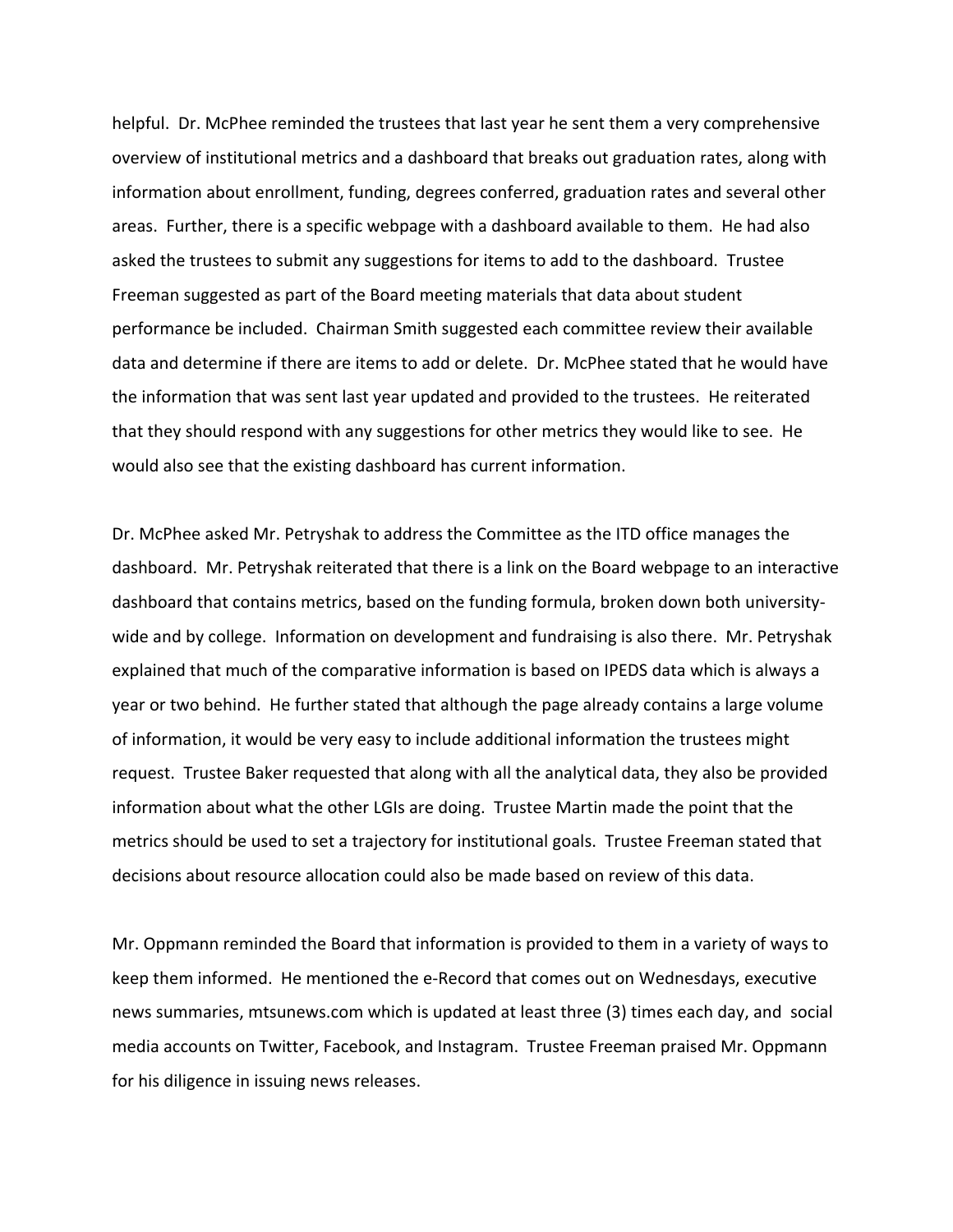Trustee Boyd stated that in his business experience, SWOT (strengths, weaknesses, opportunities, threats) analyses are issued. He asked if similar analyses have been done regarding the institution. Dr. McPhee responded that this is part of the Strategic Plan and Academic Master Plan work required by THEC. A university committee is put together and this committee does a SWOP analysis in connection with either drafting or updating the Master Plan. He offered to provide this information. He further stated that it was on the basis of this analysis that the method used to recruit students had been modified. Trustee DeLay stated that the goal should be, not just to graduate students, but to graduate students with jobs so that they can make a living. He said that people are not willing to invest in a degree if they cannot see a result for the investment.

Trustee Martin suggested that the Board sponsor events to reach out to companies in the community so that they are aware of what MTSU has to offer. Dr. McPhee responded that he will direct Mr. Bales to prepare a report about engagement and involvement with corporations in the middle Tennessee area. He also said that a position was created several years ago, as a result of strategic planning, that has the responsibility for making these kinds of connections with the business community. Chairman Smith suggested that trustees with connections to specific businesses could be helpful in forming relationships. Trustee Freeman stated that Dr. McPhee is doing a good job of ensuring that MTSU produces what companies need and gave the recent Amazon move to middle Tennessee as an example of where MTSU was promoted as a resource for producing a trained workforce.

Dr. McPhee then asked Gen. Huber to share how he engages the corporate community. Gen. Huber stated that he frequently speaks to corporations and offers assistance to their employee veteran support groups. In addition to offering this assistance, he raises the issue of their employees' degree completion and highlights the Charlie and Hazel Daniel Veteran and Military Families Center. Dr. McPhee then stated that there will be a trip to Delta Worldwide in Atlanta to discuss partnering with them to develop an online certificate program for their employees. Dr. McPhee asked Mr. Bales to prepare a presentation and a one‐page report concerning